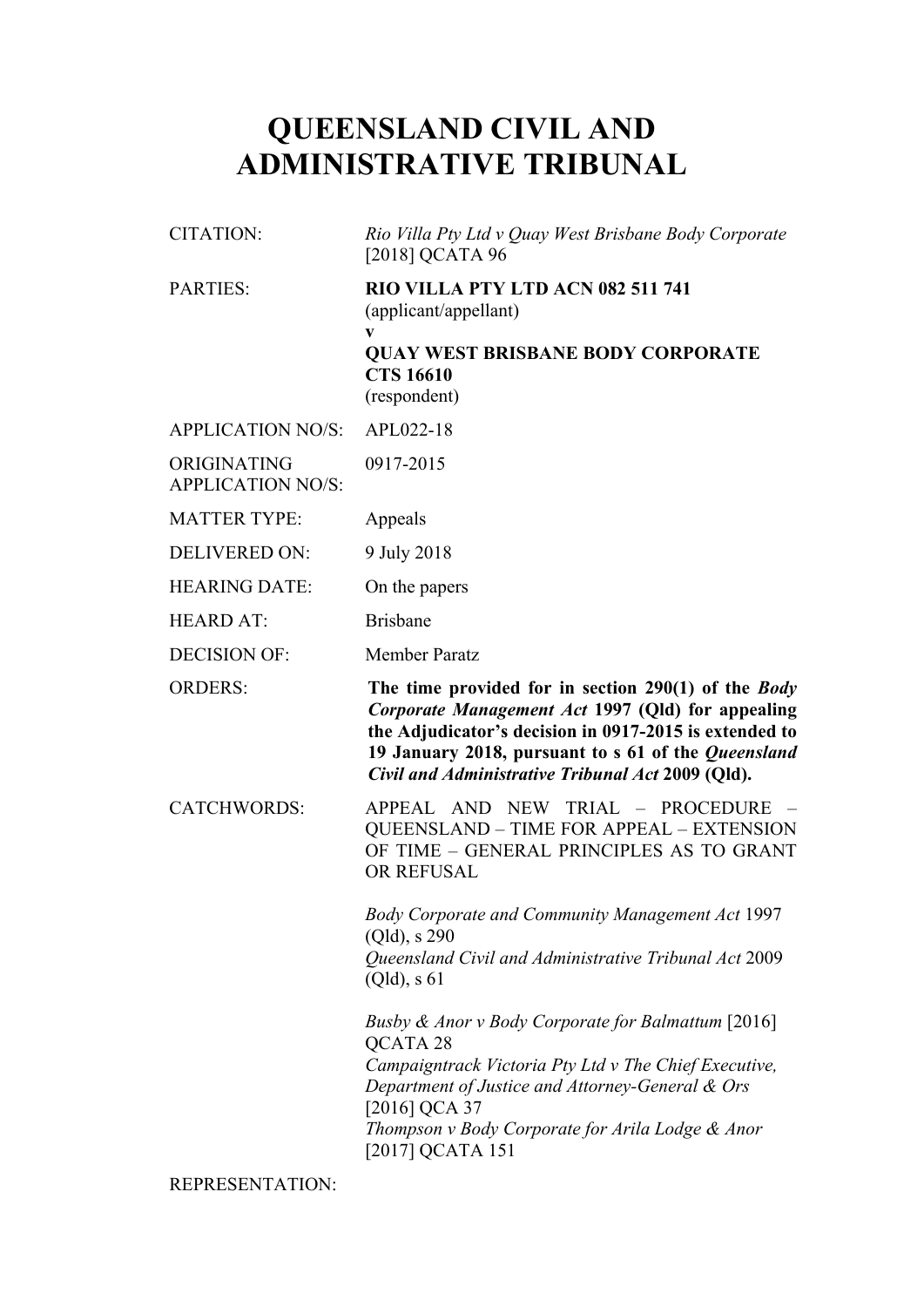Applicant: Cleary Hoare Solicitors

Respondent: Shand Taylor Lawyers

APPEARANCES:

This matter was heard and determined on the papers pursuant to s 32 of the *Queensland Civil and Administrative Tribunal Act* 2009 (Qld).

## **REASONS FOR DECISION**

- [1] Rio Villa Pty Ltd ('the owner') filed an Application in the Tribunal on 19 January 2018 for leave to appeal or appeal a decision of an Adjudicator in 0917-2015 made on 30 November 2017.
- [2] The decision concerned the validity of a motion passed by the Body Corporate for Quay West Brisbane at its Annual General Meeting on 21 September 2015 to close and demolish the existing common property spa and to refurbish the spa area.
- [3] The time provided for in Section 290 of the *Body Corporate and Community Management Act* 1997 (Qld) ('the Act') to start an appeal is within 6 weeks after a copy of the decision appealed against has been received.
- [4] In this matter, that date would have been 11 January 2018, so the application for leave to appeal or appeal was therefore 8 days out of time.
- [5] Directions were given on 30 May 2018 for the filing of submissions and the determination of the application to extend time on the papers. The owner filed an Application to extend a time limit in the Tribunal on 20 June 2018.
- [6] I have been constituted as the Appeals Tribunal, and this is the decision on that application.
- [7] The owner submits that the Tribunal has jurisdiction to extend time, and submits the cause of the delay was primarily due to miscommunication between solicitor and client as to the date of receipt of the adjudication decision.<sup>1</sup>
- [8] The body corporate submits that the Tribunal does not have jurisdiction to extend time, and opposes the application, and seeks that the Appeal be dismissed.

### **Jurisdiction**

[9] The provision in s  $290(1)$  of the Act is as follows:

### **290 Appeal**

(1) An appeal to the appeal tribunal must be started within 6 weeks after the aggrieved person receives a copy of the order appealed against.

2

1

Applicant's submissions filed 20 June 2018, [13].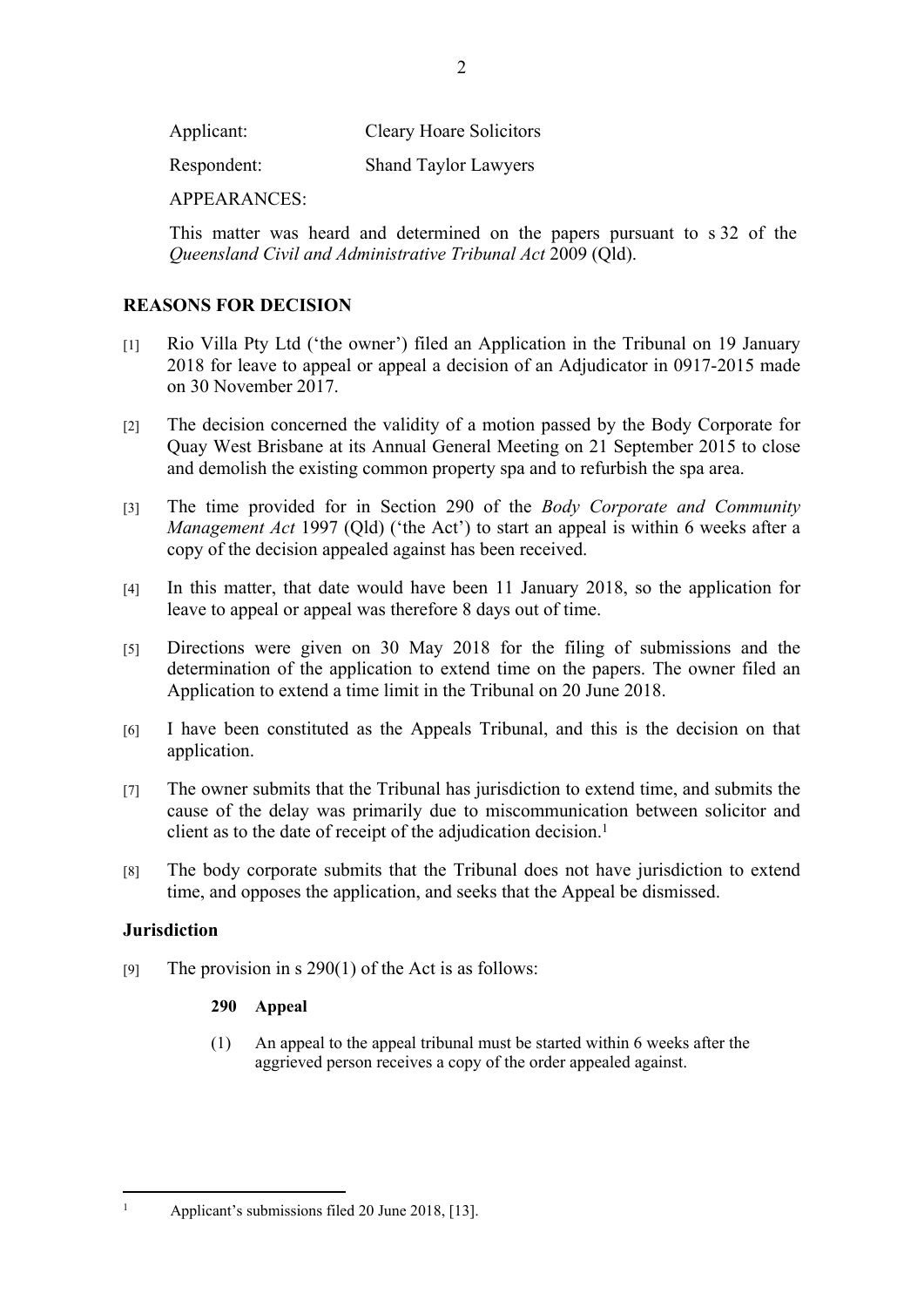[10] The Court of Appeal in *Campaigntrack* considered the jurisdiction of the Tribunal to extend time under s 61 of the QCAT Act,<sup>2</sup> and noted that the issue is whether the provisions are procedural or not:<sup>3</sup>

> [33] I regard the Appeal Tribunal's reference to 'mandatory' in this context as unhelpful. The requirements, whether substantive or procedural, are in a sense always 'mandatory'. As counsel for the Chief Executive acknowledged, the issue of whether the requirement is procedural or substantive does not depend upon the requirement being mandatory or otherwise. The issue is whether the provision are procedural or not.

[11] The Court of Appeal went on to consider the Act in question in that matter and held the provision to be procedural:<sup>4</sup>

> In the present statutory context, the time within which to make an application for an extension of the time stated in s 472 is a matter governing the procedure by which a claim against the fund is processed, heard and decided. The provisions impliedly state that a claimant may make an application to extend time within a certain period, and say nothing about whether the Tribunal may allow an extension of time in a deserving case. The 14 day period within which a claimant 'may' make an application for an extension of time may be characterised as a time limit fixed by PAMDA or another procedural requirement. Campaigntrack is correct in its submission that any time limit contained in s  $511(1)(a)(i)$ , when read together with s  $473(5)(b)$  is procedural. The Appeal Tribunal erred when it concluded that the relevant provisions of PAMDA were not procedural.

[12] Justice Carmody held in *Busby*, that s 290 of the Act is procedural:<sup>5</sup>

[17] The time limit in s 290 of the BCCM Act is prescribed mainly for the convenience of the QCAT Appeal tribunal in managing its workload. The fact it can be dispensed with or varied under s 61 of the QCAT Act means that it is directory not mandatory and is therefore not jurisdictional.

[18] Noncompliance is excusable by the Tribunal for good reason as long as it does not have the consequence of prejudicing another party or encouraging laxity.

- [13] The Tribunal in *Thompson* noted that the tribunal can extend the time provided in s  $290(1)$  of the Act for appealing, under s 61 of the QCAT Act,<sup>6</sup> and made an order extending time.
- [14] The Tribunal has jurisdiction under s 61 of the QCAT Act, on these bases of these previous cases, to extend the time limit under s 290 of the Act.

### **Discussion**

<sup>2</sup> *Campaigntrack Victoria Pty Ltd v The Chief Executive, Department of Justice and Attorney-General & Ors* [2016] QCA 37.

<sup>3</sup> Ibid [33].

<sup>4</sup>  $\frac{4}{5}$  Ibid [36].

<sup>5</sup> *Busby & Anor v Body Corporate for Balmattum* [2016] QCATA 28, [17], [18].

<sup>6</sup> *Thompson v Body Corporate for Arila Lodge & Anor* [2017] QCATA 151, [21].